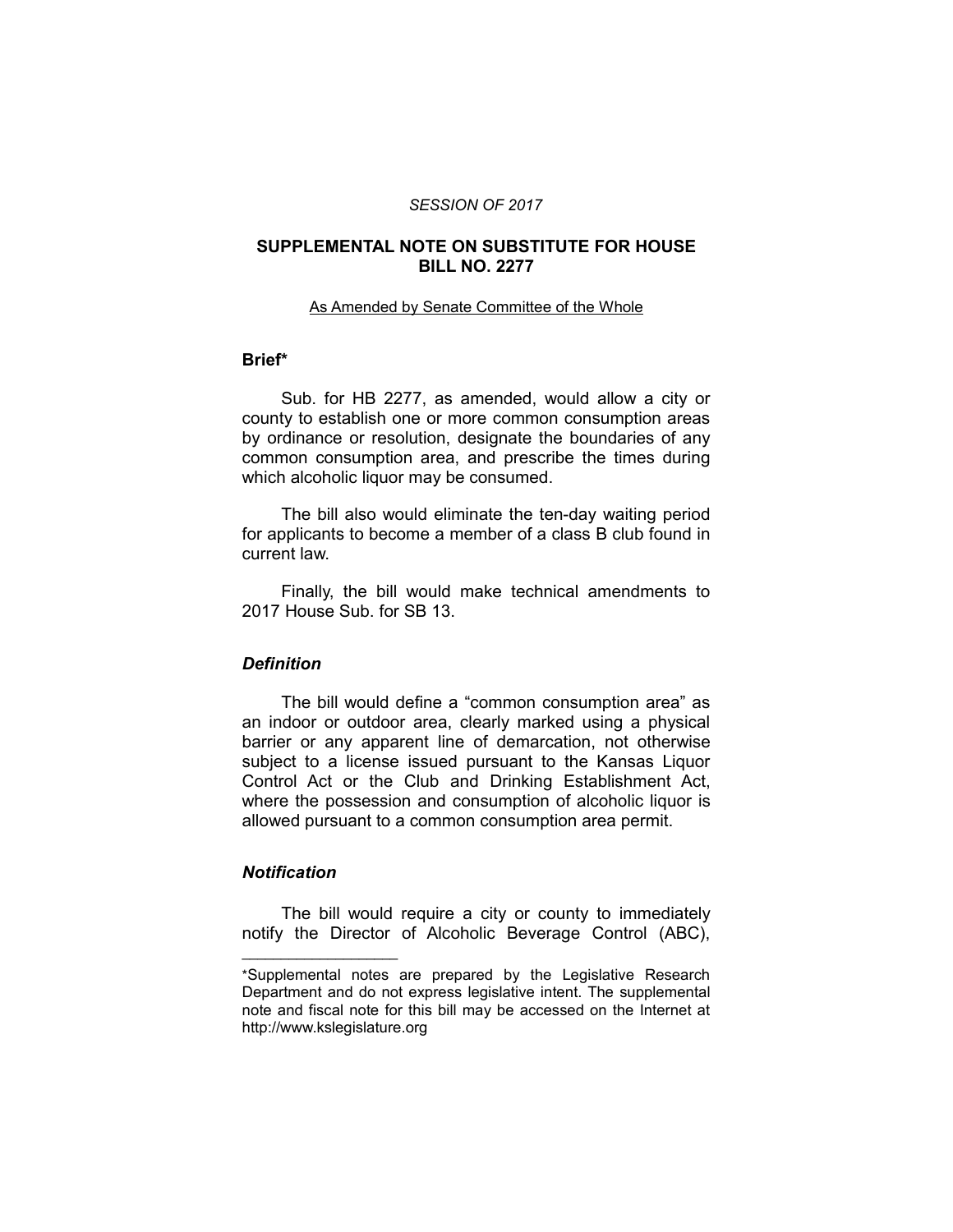Department of Revenue, if an ordinance or a resolution is adopted establishing a common consumption area, and submit a copy of the ordinance or resolution.

### *Common Consumption Area Permit Overview*

The Director of ABC would be allowed to issue common consumption area permits in accordance with rules and regulations adopted by the Secretary of Revenue, to allow for the consumption of alcohol in any area designated by such permit, to the city or county, or to any one person who is a Kansas resident or an organization whose principal place of business is in Kansas and has been approved by the respective city or county. Applications for a common consumption area permit would be submitted to the Director of ABC and would be subject to the following requirements:

- A copy of any ordinance or resolution establishing a common consumption area must be submitted;
- A non-refundable permit fee of \$100 must accompany the application, and all such fees must be remitted to the State Treasurer and deposited in the State General Fund; and
- Permits are to be issued for a period not to exceed one year and are not transferable or assignable.

The bill would allow any licensee adjacent to or located within a common consumption area to request permission, using forms prescribed by the Director of ABC, to participate in a common consumption area for the duration of the common consumption area permit. If permission is received, the bill would allow the licensee to allow its legal patrons to remove alcoholic liquor purchased from the licensee into the common consumption area if the beverage is served in a container that displays the licensee's trade name, logo, or other identifying mark unique to the licensee.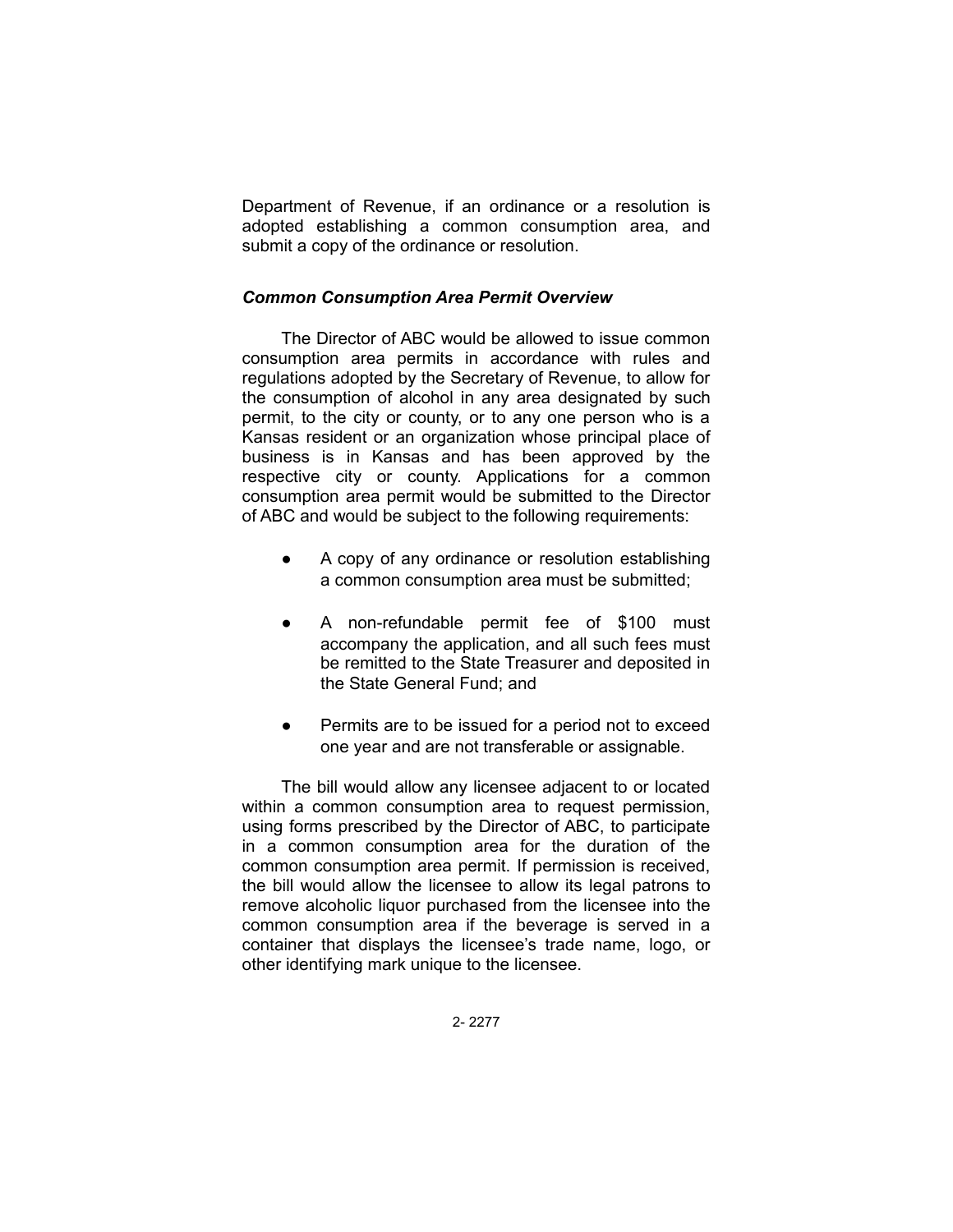# *Liability*

The bill would specify each licensee within a common consumption area shall be liable for violations that occur on their premises, and each common consumption area permit holder shall be liable for violations that occur off the licensee's premises but within the common consumption area identified by the permit. Additionally, the bill would prohibit a permit holder from allowing a person to remove any open container from the boundaries of the common consumption area.

The bill would also allow an individual to consume alcohol in an area designated by a city or county on public streets, alleys, roads, sidewalks, or highways located within a common consumption area, and prohibit alcohol consumption in vehicles located in common consumption areas. Additionally, the bill would allow for the consumption of alcohol within a common consumption area located on public or private property.

# *Ten-Day Waiting Period*

The bill would eliminate the ten-day waiting period for applicants to become a member of a class B club found in current law.

## *2017 House Sub. for SB 13*

The bill would make technical amendments to 2017 House Sub. for SB 13 by striking the term "alcoholic liquor" and inserting the term "beer" when referencing a distributor's ability to establish reasonable minimum order quantities or minimum dollar values of an order and striking the term "liquor" and inserting the term "beverages" in the title of the bill.

3- 2277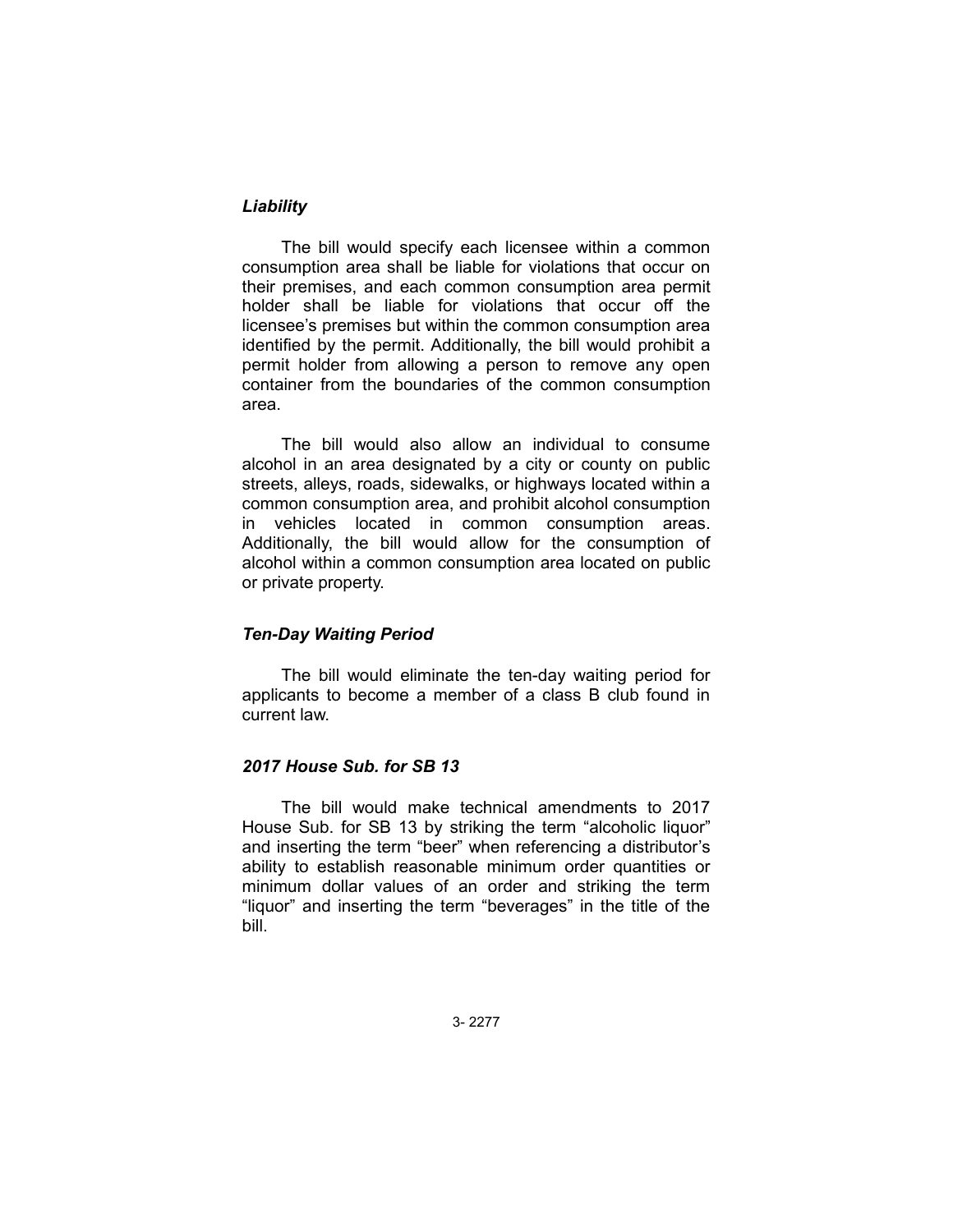# **Background**

The bill was introduced by the House Committee on Local Government at the request of a representative of the City of Lenexa. In the House Committee hearing, a representatives of the City of Lenexa and the League of Kansas Municipalities (LKM) testified in support of the bill. Written-only proponent testimony was submitted by the Lenexa Chamber of Commerce and a Lenexa business owner. Proponents stated creating a place for citizens to enjoy others' company and to participate in civic, cultural, and social life is part of Lenexa's Vision 2030 plan and the City intends to accomplish these goals by constructing the Lenexa Public Market, an economic hub for the community that will contain a common consumption area. Additionally, the LKM representative stated the common consumption area is a new concept that will require a limited change to law pertaining to controlling alcohol sales to achieve the necessary flexibility to establish such areas.

The Director of ABC and a representative of the Kansas Licensed Beverage Association provided neutral testimony on the bill. Each representative expressed concerns pertaining to responsibility and liability with regard to violations of liquor laws. Additionally, the Director of ABC requested clarification be provided in the bill regarding violations, or ABC be given the authority to adopt rules and regulations for common consumption areas.

No opponent testimony was provided.

After the House Committee hearing, the Chairperson appointed a subcommittee to review possible amendments to the bill. The subcommittee directed stakeholders to work together to find a possible solution to the liability concerns raised during the committee hearing.

As introduced, the bill would have placed the language authorizing common consumption areas in an existing statute dealing with removal of unconsumed liquor from the premises